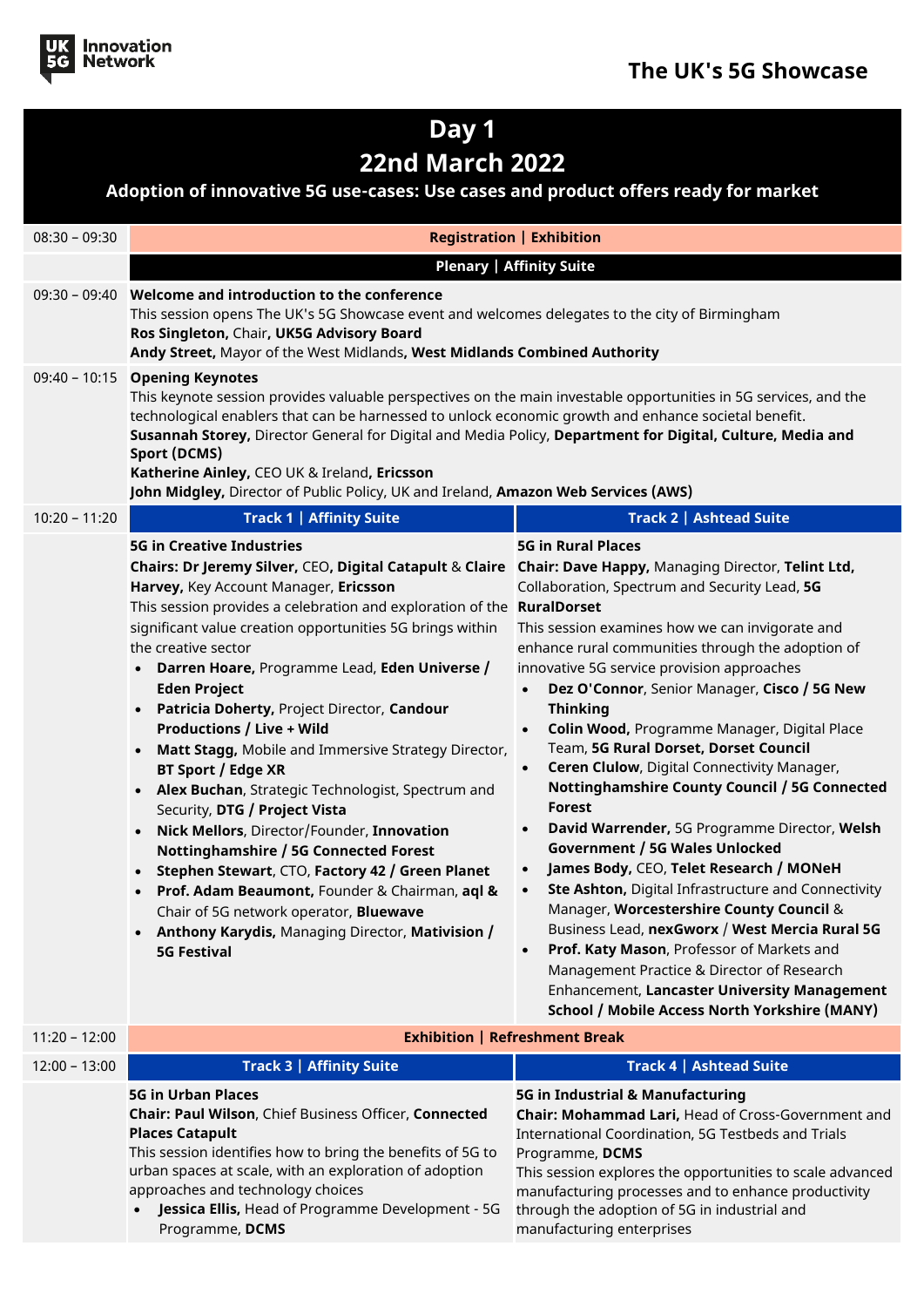|                 | Robert Franks, Managing Director, West Midlands<br>$\bullet$<br>5G (WM5G)<br>Glen Robinson, National Technology Officer,<br>$\bullet$<br><b>Microsoft UK</b><br>Liz St Louis, Assistant Director of Smart Cities,<br>$\bullet$<br><b>Sunderland City Council / 5G CAL</b><br>Paul Senior, Group CEO, Dense Air<br>$\bullet$                                                                                                                                                                                                                                                                                                                                                                                                                                                                                                                                                                                                                                                                                                                                                                                                                                                                                                                        | • Steph Leaver, Manufacturing Technology Engineer,<br><b>BAE Systems / Factory of the Future</b><br>Alejandra Matamoros, Technology Manager -<br>$\bullet$<br>Controls and Connectivity, The Manufacturing<br><b>Technology Centre / MTC Manufacturing Testbed</b><br>• Abdellatif Benjelloun Touimi, Senior 5G<br>Technologist, Digital Catapult<br>Colm Higgins, Head, Northern Ireland Technology<br><b>Centre, Queen's University Belfast</b><br>Ian Jenner, Director - Control Systems, Vacuum<br>$\bullet$<br><b>Furnace Engineering / 5GEM</b>                                                                                                                                                                                                                                                                                                                                                                                                             |  |
|-----------------|----------------------------------------------------------------------------------------------------------------------------------------------------------------------------------------------------------------------------------------------------------------------------------------------------------------------------------------------------------------------------------------------------------------------------------------------------------------------------------------------------------------------------------------------------------------------------------------------------------------------------------------------------------------------------------------------------------------------------------------------------------------------------------------------------------------------------------------------------------------------------------------------------------------------------------------------------------------------------------------------------------------------------------------------------------------------------------------------------------------------------------------------------------------------------------------------------------------------------------------------------|-------------------------------------------------------------------------------------------------------------------------------------------------------------------------------------------------------------------------------------------------------------------------------------------------------------------------------------------------------------------------------------------------------------------------------------------------------------------------------------------------------------------------------------------------------------------------------------------------------------------------------------------------------------------------------------------------------------------------------------------------------------------------------------------------------------------------------------------------------------------------------------------------------------------------------------------------------------------|--|
| $13:00 - 14:00$ | <b>Exhibition   Lunch</b>                                                                                                                                                                                                                                                                                                                                                                                                                                                                                                                                                                                                                                                                                                                                                                                                                                                                                                                                                                                                                                                                                                                                                                                                                          |                                                                                                                                                                                                                                                                                                                                                                                                                                                                                                                                                                                                                                                                                                                                                                                                                                                                                                                                                                   |  |
| $14:00 - 15:00$ | <b>Track 5   Affinity Suite</b>                                                                                                                                                                                                                                                                                                                                                                                                                                                                                                                                                                                                                                                                                                                                                                                                                                                                                                                                                                                                                                                                                                                                                                                                                    | Track 6   Ashtead Suite                                                                                                                                                                                                                                                                                                                                                                                                                                                                                                                                                                                                                                                                                                                                                                                                                                                                                                                                           |  |
|                 | 5G in Health & Social Care<br>Chair: Janette Hughes, Director of Planning and<br>Performance, Digital Health & Care Innovation Centre Autonomous Vehicle, UTAC<br>This session examines the success of at-scale 5G<br>deployments in health and social care and explores what new modes of transportation and improve logistics<br>5G can uniquely offer the sector<br><b>Joe McArdle, Director of Medical and Health</b><br>$\bullet$<br>Innovation & Transformation, University of<br><b>Chester (Digital Solutions) / West Mercia 5G</b><br>Gary Littledyke, Project Manager, 5G Rural Dorset<br>$\bullet$<br><b>Project (Dorset Council)</b><br>Ann Williams, Commissioning and Contract<br>$\bullet$<br>Manager, Liverpool City Council<br>James Cameron, COO, CorporateHealth<br>$\bullet$<br><b>International</b><br>Jim Hughes, Strategic Advisor of Digital<br>$\bullet$<br>Programmes, Mersey Care NHS Foundation Trust                                                                                                                                                                                                                                                                                                                  | <b>5G in Transport &amp; Logistics</b><br>Chair: Peter Stoker, Chief Engineer - Connected &<br>This session examines how 5G can enhancing existing and<br>efficiency through the adoption of 5G - and asks: which use<br>cases are ready for scaling?<br>Koosha Kaveh, CEO & Co-Founder, Imperium Drive<br>$\bullet$<br>Liz St Louis, Assistant Director of Smart Cities,<br>$\bullet$<br><b>Sunderland City Council / 5G CAL</b><br>Karen Poulter, CIO Europe Division & Head of ISD,<br>$\bullet$<br><b>Hutchison Ports / 5G Ports</b><br>Wasif Mehdi, COO, Unmannned Life / 5G Logistics<br>$\bullet$<br><b>Chris Holmes, Programme Director for Transport,</b><br>$\bullet$<br><b>West Midlands 5G (WM5G)</b><br>Alex Yeomans, Technical Project Manager, Vivacity<br>$\bullet$<br>Labs/ TfGM / Smart Junctions<br>Sam Li, Senior Innovation Officer, Transport &<br>$\bullet$<br>Strategy, Transport for Greater Manchester/TfGM /<br><b>Smart Junctions</b> |  |
| $15:00 - 15:10$ |                                                                                                                                                                                                                                                                                                                                                                                                                                                                                                                                                                                                                                                                                                                                                                                                                                                                                                                                                                                                                                                                                                                                                                                                                                                    | <b>Travel Break</b>                                                                                                                                                                                                                                                                                                                                                                                                                                                                                                                                                                                                                                                                                                                                                                                                                                                                                                                                               |  |
| $15:10 - 16:15$ |                                                                                                                                                                                                                                                                                                                                                                                                                                                                                                                                                                                                                                                                                                                                                                                                                                                                                                                                                                                                                                                                                                                                                                                                                                                    | <b>Plenary Session   Affinity Suite</b>                                                                                                                                                                                                                                                                                                                                                                                                                                                                                                                                                                                                                                                                                                                                                                                                                                                                                                                           |  |
|                 | Plenary panel session: selected projects lessons learned and forward opportunities<br>Session Chair: Ros Singleton, Chair, UK5G Advisory Board<br>This session provides a reflection on the UK's 5G Testbeds & Trials Programme, with key findings and insights shared<br>from across the UK's 5G ecosystem<br>Keith Bullock, Programme Director - 5G Testbeds and Trials Programme, DCMS<br>$\bullet$<br>Anthony Karydis, Managing Director, Mativision / 5G Festival<br>$\bullet$<br>Aparajithan Sivanathan, Head of Digital Technology, Advanced Manufacturing Research Centre (North-<br>$\bullet$<br>West) / 5G Factory of the Future<br>Rhys Enfield, Director of Infrastructure Acceleration, West Midlands 5G (WM5G) / 5G CAL<br>$\bullet$<br>Richard Barrington, Principle Consultant and Head of Business Development, Perform Green Limited<br>$\bullet$<br>Prof. Dimitra Simeonidou, Director Smart Internet Lab, University of Bristol, Co-Director, Digital Futures<br>$\bullet$<br>Institute<br>Dr Maria Lema, Co-founder, Weaver Labs / Smart Junctions 5G<br>$\bullet$<br>Simon Rockman, Chief of Staff, Telet Research / MONeH<br>$\bullet$<br>Timothy Robertson, Project Manager, Dorset Council / 5G Rural Dorset<br>$\bullet$ |                                                                                                                                                                                                                                                                                                                                                                                                                                                                                                                                                                                                                                                                                                                                                                                                                                                                                                                                                                   |  |
| $16:15 - 16:30$ | <b>Day 1 - Closing Remarks</b>                                                                                                                                                                                                                                                                                                                                                                                                                                                                                                                                                                                                                                                                                                                                                                                                                                                                                                                                                                                                                                                                                                                                                                                                                     |                                                                                                                                                                                                                                                                                                                                                                                                                                                                                                                                                                                                                                                                                                                                                                                                                                                                                                                                                                   |  |
| $16:30 - 18:00$ | <b>Exhibition</b>                                                                                                                                                                                                                                                                                                                                                                                                                                                                                                                                                                                                                                                                                                                                                                                                                                                                                                                                                                                                                                                                                                                                                                                                                                  |                                                                                                                                                                                                                                                                                                                                                                                                                                                                                                                                                                                                                                                                                                                                                                                                                                                                                                                                                                   |  |
| $18:00 - 19:15$ | <b>Reception drinks and canapés</b>                                                                                                                                                                                                                                                                                                                                                                                                                                                                                                                                                                                                                                                                                                                                                                                                                                                                                                                                                                                                                                                                                                                                                                                                                |                                                                                                                                                                                                                                                                                                                                                                                                                                                                                                                                                                                                                                                                                                                                                                                                                                                                                                                                                                   |  |
| $19:15 - 22:00$ | <b>Awards Dinner [invitation only]</b>                                                                                                                                                                                                                                                                                                                                                                                                                                                                                                                                                                                                                                                                                                                                                                                                                                                                                                                                                                                                                                                                                                                                                                                                             |                                                                                                                                                                                                                                                                                                                                                                                                                                                                                                                                                                                                                                                                                                                                                                                                                                                                                                                                                                   |  |
| 22.00           |                                                                                                                                                                                                                                                                                                                                                                                                                                                                                                                                                                                                                                                                                                                                                                                                                                                                                                                                                                                                                                                                                                                                                                                                                                                    | <b>Close</b>                                                                                                                                                                                                                                                                                                                                                                                                                                                                                                                                                                                                                                                                                                                                                                                                                                                                                                                                                      |  |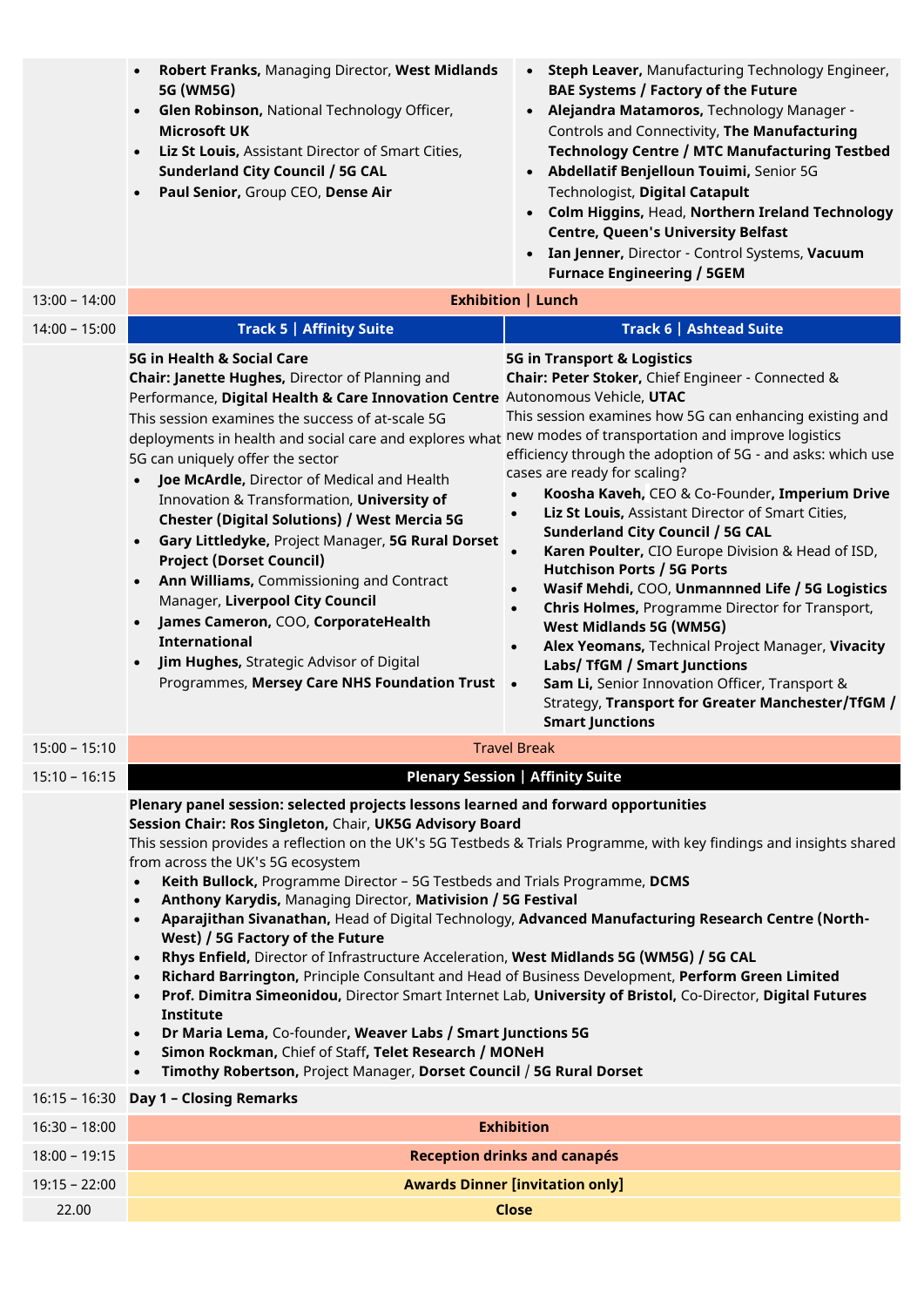

## **Day 2 23rd March 2022**

## **Securing the long-term case for 5G: Enablers and stimulus for market growth**

| <b>Plenary   Affinity Suite</b><br>09:30 - 10:30<br>09:30 - 09:40 <b>Welcome to Day 2</b><br>Ros Singleton, Chair, UK5G Advisory Board<br>09:40 - 10:05 Keynote: International session<br>This keynote session asks respected leaders from the international stage to share insights on the key enablers and<br>stimuli required to achieve significant market growth of 5G services<br>Chair: Dave Happy, Managing Director, Telint Ltd, Collaboration, Spectrum and Security Lead 5GRD, 5G<br><b>RuralDorset</b><br>Azita Arvani, General Manager, Rakuten Symphony Americas<br>Ben Timmons, Senior Director of Business Development, Qualcomm Technologies<br>10:05 - 10:25 Plenary: DCMS/Ofcom - forward look<br>This session takes a forward look at how the development of policy and regulation of mobile telecoms will create<br>further new opportunities for economic growth and societal benefit.<br>Chair: Bob Driver, Head, UK5G<br>Julia Lopez MP, Minister of State for Media, Data and Digital Infrastructure, DCMS<br>Imran Shafi, Director of Digital Infrastructure, DCMS<br>Brian Potterill, Director of Mobile Strategy, Ofcom<br><b>Track 2   Ashtead Suite</b><br>$10:30 - 11:30$<br><b>Track 1   Affinity Suite</b><br>Diversification and the role of Open RAN<br><b>Fast-tracking innovation through Accelerators</b><br>Chair: Prof. Simon Saunders, Visiting Professor, King's<br>Chair: Laura Smith, Knowledge Transfer Manager -<br><b>College London</b><br>Digital Economy, KTN<br>This session reviews the UK's 5G supply chain<br>diversification strategy, the latest DCMS diversification<br>programme, the role of Open RAN, and its current market in businesses. We also hear from a business about their<br>adoption status<br>experience of going through the acceleration process<br><b>Scott Bailey, Deputy Director for Telecoms</b><br>Diversification, DCMS<br><b>Innovation Lab USA</b><br>Antonella Faniuolo, Head of Network Planning,<br>• Andy Ward, CTO, Ubisense<br>$\bullet$<br>Demand, Delivery & Transformation for Europe,<br>Hilina Risom, Head of 5G Acceleration, Wayra UK<br>$\bullet$<br>Vodafone<br>Robert Franks, Managing Director, West Midlands<br>$\bullet$<br>Jessica Ellis, Head of Programme Development - 5G<br>5G (WM5G)<br>Programme, DCMS<br>Katy Ho, Head of Innovation Practice, Digital<br>Ebrahim Bushehri, CEO, Lime Microsystems<br>Catapult<br>Simon Mellor, VP, Strategic Accounts, Parallel<br><b>Wireless</b><br>Paul Ceely, Director of Technology - Strategy, Digital<br>$\bullet$<br>Catapult<br><b>Exhibition   Refreshment Break</b><br>$11:30 - 12:00$<br>Track 3   Affinity Suite<br>Track 4   Ashtead Suite<br>$12:00 - 13:00$<br>Private networks and the role of system integrators<br><b>Cybersecurity challenges &amp; opportunities</b><br>Chair: Francesca Serravalle, Emerging Technology<br>Chair: Simon Fletcher, CTO, Real Wireless<br>Director, Colt Technology Services<br>This session explores private network challenges and<br>This session overviews the security threat landscape for<br>proof points from the Testbeds & Trials Programme, and<br>5G solutions, consolidates knowledge gathered through<br>takes a forward look at the likely course of growth of the<br>the 5G T&T Programme that could be used to counter<br>private network market<br>these threats, and provides calls to action to ensure 5G<br><b>Catherine Gull, Consultant, Cellnex</b> | 07:30 - 09:30 | <b>Exhibition   Breakfast</b> |                                                                                                                                                                               |  |
|---------------------------------------------------------------------------------------------------------------------------------------------------------------------------------------------------------------------------------------------------------------------------------------------------------------------------------------------------------------------------------------------------------------------------------------------------------------------------------------------------------------------------------------------------------------------------------------------------------------------------------------------------------------------------------------------------------------------------------------------------------------------------------------------------------------------------------------------------------------------------------------------------------------------------------------------------------------------------------------------------------------------------------------------------------------------------------------------------------------------------------------------------------------------------------------------------------------------------------------------------------------------------------------------------------------------------------------------------------------------------------------------------------------------------------------------------------------------------------------------------------------------------------------------------------------------------------------------------------------------------------------------------------------------------------------------------------------------------------------------------------------------------------------------------------------------------------------------------------------------------------------------------------------------------------------------------------------------------------------------------------------------------------------------------------------------------------------------------------------------------------------------------------------------------------------------------------------------------------------------------------------------------------------------------------------------------------------------------------------------------------------------------------------------------------------------------------------------------------------------------------------------------------------------------------------------------------------------------------------------------------------------------------------------------------------------------------------------------------------------------------------------------------------------------------------------------------------------------------------------------------------------------------------------------------------------------------------------------------------------------------------------------------------------------------------------------------------------------------------------------------------------------------------------------------------------------------------------------------------------------------------------------------------------------------------------------------------------------------------------------------------------------------------------------------------------------------------------------------|---------------|-------------------------------|-------------------------------------------------------------------------------------------------------------------------------------------------------------------------------|--|
|                                                                                                                                                                                                                                                                                                                                                                                                                                                                                                                                                                                                                                                                                                                                                                                                                                                                                                                                                                                                                                                                                                                                                                                                                                                                                                                                                                                                                                                                                                                                                                                                                                                                                                                                                                                                                                                                                                                                                                                                                                                                                                                                                                                                                                                                                                                                                                                                                                                                                                                                                                                                                                                                                                                                                                                                                                                                                                                                                                                                                                                                                                                                                                                                                                                                                                                                                                                                                                                                                 |               |                               |                                                                                                                                                                               |  |
|                                                                                                                                                                                                                                                                                                                                                                                                                                                                                                                                                                                                                                                                                                                                                                                                                                                                                                                                                                                                                                                                                                                                                                                                                                                                                                                                                                                                                                                                                                                                                                                                                                                                                                                                                                                                                                                                                                                                                                                                                                                                                                                                                                                                                                                                                                                                                                                                                                                                                                                                                                                                                                                                                                                                                                                                                                                                                                                                                                                                                                                                                                                                                                                                                                                                                                                                                                                                                                                                                 |               |                               |                                                                                                                                                                               |  |
|                                                                                                                                                                                                                                                                                                                                                                                                                                                                                                                                                                                                                                                                                                                                                                                                                                                                                                                                                                                                                                                                                                                                                                                                                                                                                                                                                                                                                                                                                                                                                                                                                                                                                                                                                                                                                                                                                                                                                                                                                                                                                                                                                                                                                                                                                                                                                                                                                                                                                                                                                                                                                                                                                                                                                                                                                                                                                                                                                                                                                                                                                                                                                                                                                                                                                                                                                                                                                                                                                 |               |                               |                                                                                                                                                                               |  |
|                                                                                                                                                                                                                                                                                                                                                                                                                                                                                                                                                                                                                                                                                                                                                                                                                                                                                                                                                                                                                                                                                                                                                                                                                                                                                                                                                                                                                                                                                                                                                                                                                                                                                                                                                                                                                                                                                                                                                                                                                                                                                                                                                                                                                                                                                                                                                                                                                                                                                                                                                                                                                                                                                                                                                                                                                                                                                                                                                                                                                                                                                                                                                                                                                                                                                                                                                                                                                                                                                 |               |                               |                                                                                                                                                                               |  |
|                                                                                                                                                                                                                                                                                                                                                                                                                                                                                                                                                                                                                                                                                                                                                                                                                                                                                                                                                                                                                                                                                                                                                                                                                                                                                                                                                                                                                                                                                                                                                                                                                                                                                                                                                                                                                                                                                                                                                                                                                                                                                                                                                                                                                                                                                                                                                                                                                                                                                                                                                                                                                                                                                                                                                                                                                                                                                                                                                                                                                                                                                                                                                                                                                                                                                                                                                                                                                                                                                 |               |                               |                                                                                                                                                                               |  |
|                                                                                                                                                                                                                                                                                                                                                                                                                                                                                                                                                                                                                                                                                                                                                                                                                                                                                                                                                                                                                                                                                                                                                                                                                                                                                                                                                                                                                                                                                                                                                                                                                                                                                                                                                                                                                                                                                                                                                                                                                                                                                                                                                                                                                                                                                                                                                                                                                                                                                                                                                                                                                                                                                                                                                                                                                                                                                                                                                                                                                                                                                                                                                                                                                                                                                                                                                                                                                                                                                 |               |                               | This session brings together accelerators and investors to<br>hear and discuss how they find, develop, grow and invest<br>Jim Brisimitzis, Founder & General Partner, 5G Open |  |
|                                                                                                                                                                                                                                                                                                                                                                                                                                                                                                                                                                                                                                                                                                                                                                                                                                                                                                                                                                                                                                                                                                                                                                                                                                                                                                                                                                                                                                                                                                                                                                                                                                                                                                                                                                                                                                                                                                                                                                                                                                                                                                                                                                                                                                                                                                                                                                                                                                                                                                                                                                                                                                                                                                                                                                                                                                                                                                                                                                                                                                                                                                                                                                                                                                                                                                                                                                                                                                                                                 |               |                               |                                                                                                                                                                               |  |
|                                                                                                                                                                                                                                                                                                                                                                                                                                                                                                                                                                                                                                                                                                                                                                                                                                                                                                                                                                                                                                                                                                                                                                                                                                                                                                                                                                                                                                                                                                                                                                                                                                                                                                                                                                                                                                                                                                                                                                                                                                                                                                                                                                                                                                                                                                                                                                                                                                                                                                                                                                                                                                                                                                                                                                                                                                                                                                                                                                                                                                                                                                                                                                                                                                                                                                                                                                                                                                                                                 |               |                               |                                                                                                                                                                               |  |
| systems are developed, tested and maintained securely<br>Simon Parry, CTO, Nokia Enterprise UK&I<br>• Dr Maria Lema, Co-Founder, Weaver Labs / Smart<br>Matt Moayedi, Director of Service Delivery, AWTG<br><b>Junctions 5G</b><br>Adam Cousin, Senior Technical Specialist, Telit                                                                                                                                                                                                                                                                                                                                                                                                                                                                                                                                                                                                                                                                                                                                                                                                                                                                                                                                                                                                                                                                                                                                                                                                                                                                                                                                                                                                                                                                                                                                                                                                                                                                                                                                                                                                                                                                                                                                                                                                                                                                                                                                                                                                                                                                                                                                                                                                                                                                                                                                                                                                                                                                                                                                                                                                                                                                                                                                                                                                                                                                                                                                                                                              |               |                               |                                                                                                                                                                               |  |